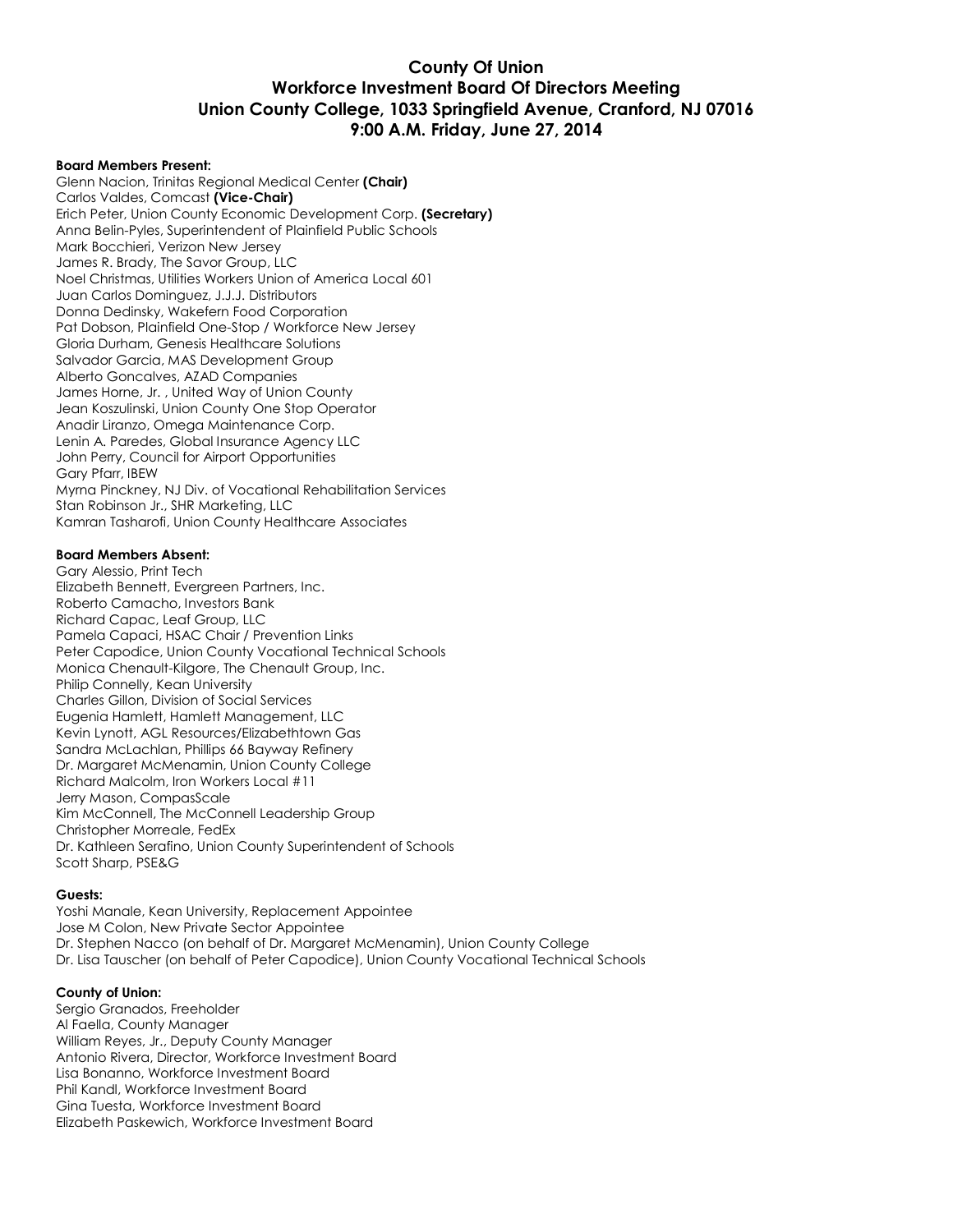# **County Of Union Workforce Investment Board of Directors Meeting Union County College, 1033 Springfield Avenue, Cranford, NJ 07016 9:00 A.M. Friday, June 27, 2014**

# **I. CALL TO ORDER**

The meeting was called to order by Workforce Investment Board (WIB) Chairman Mr. Glenn Nacion at 9:20 a.m.

### **II. OPEN PUBLIC MEETINGS ACT**

Ms. Gina Tuesta read the Open Public Meetings Act Statement.

### **III. ROLL CALL**

Ms. Gina Tuesta conducted the Roll Call.

# **IV. APPROVAL OF THE April 25, 2014 MEETING MINUTES**

James Brady made a motion to approve the April 25, 2014 Meeting Minutes as presented. It was seconded by Alberto Goncalves and carried unanimously.

### **V. MEMBERSHIP APPOINTMENTS / REAPPOINTMENTS**

Mr. Antonio Rivera reported on the new Workforce Investment Board appointments and replacement appointments:

# **New Private Sector Appointments:**

Jose M. Colon, Vice President JP Morgan Chase Bank

### **Replacement Appointments:**

Yoshi Manale Kean University

Noel Christmas made a motion to approve the Workforce Investment Board appointments as presented. It was second by Alberto Goncalves and carried.

### **VI. WIB Director's Report**

Mr. Antonio Rivera discussed the following Workforce Investment Board updates:

- The May 20<sup>th</sup> Business 2 Business Networking Reception was successful. Over 300 businesses were in attendance. Our next event is scheduled for October 22, 2014. The goal will continue to be to educate businesses on what the WIB and One Stops do and what they can provide.
- In a partnership with the Union County Board of Chosen Freeholders, Union County Workforce Investment Board, Union County College Industry-Business Institute, Union County Economic Development Corporation, Elizabeth Development Company, and the City of Elizabeth, the Retail Skills Center at the Jersey Gardens Mall is in the works to become the Workforce Innovation Business Center. This new center will provide:
	- o On The Job Training
	- o Sector Based Occupation Training
	- o Ready to Work Business Soft Skills
	- o Youth Employment & Training
	- o Incumbent Worker Training
	- o Entrepreneurship Training

Training will focus on the following Industry Sectors: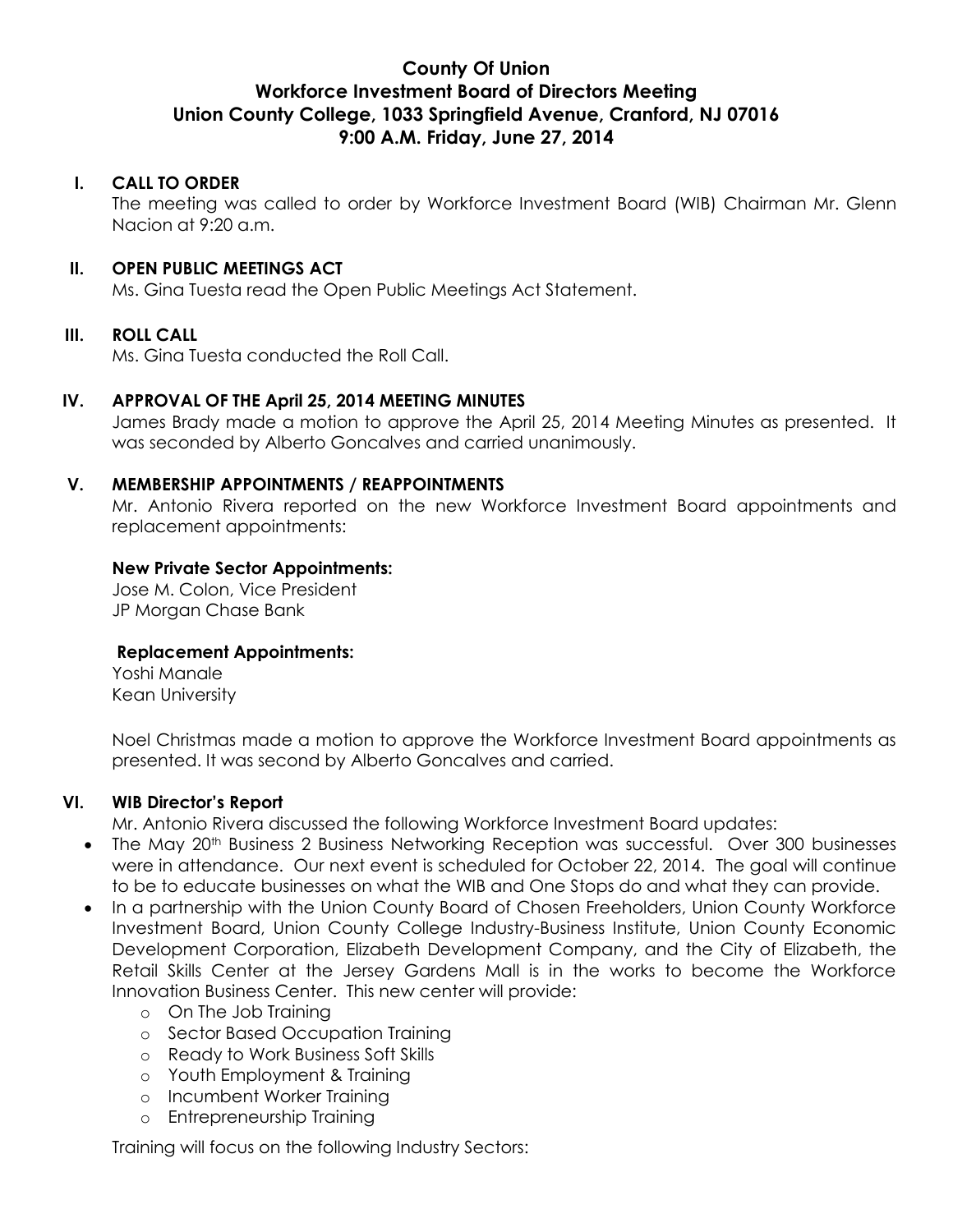- o Retail, Hospitality & Tourism
- o Healthcare
- o Transportation, Logistics, & Distribution
- o Financial Services
- o Supply Chain Management
- o Construction

Funding for the Workforce Innovation Business Center will start at approx. \$1million and plan to service approx. 300 individuals. This Center will not replace the One Stop Career Centers but compliment them. This Center will be used for individuals county-wide, with plans to provide transportation for those on the Western side of the County. All individuals will be first screened by the One Stop Career Center.

 Mr. Rivera reported the 2014-2015 Workforce Investment Board's proposed annual Budget. Alberto Goncalves made a motion to approve the recommended Program year 2014-2015 Budget. It was second by Stan Robinson, Jr.

# **VII. One Stop Operator Report –**

Jean Koszulinski, One Stop Operator, provided a report regarding the Union County One Stop Career Centers.

- Benchmark Scorecard handouts were provided. This report provides the required New Jersey state mandates and benchmark requirements. The handout displays the most recent performance figures. Based on where the One Stops are currently at, Mr. Koszulinski feels they will meet all goals.
- New legislation has recently been past, more details will come, but the focus is on Out- of School youth. Goals will be to provide comprehensive services, focusing on completion of education.

### **VIII. Committee Reports**

### **1. Business & Industry Committee**

Erich Peters reported on the Business & Industry Committee meeting from June 10, 2014, at UCEDC offices in Cranford. John Ehret from the New Jersey Department of Labor and Workforce Development provided a presentation on the Union County/Regional Labor Market Report. This provided a breakdown on the current unemployment level and how it relates to different industry sectors. The report was also able to breakdown what skills the current workforce is currently lacking. These reports lead to further discussion on the Workforce Innovation Development Center and Soft Skill initiative. The Committee also recapped on the May Business 2 Business Networking event, discussed ideas regarding future events, and the importance to keep informing business on the goals of the Workforce Investment Board.

Mr. Antonio Rivera also brought up from John Ehret's presentation that 67% of Union County residents work outside of the county so it will be important to market the Workforce Investment Board and events regionally to include those employers.

### **2. One-Stop Committee**

Glenn Nacion reported on behalf of the One-Stop Committee. The last meeting was held on June 20, 2014 at Investors Bank in Springfield, NJ. Mr. Nacion reported that the new One- Stop Operator, Jean Koszulinski spoke about the current re-organization and restructuring of the One Stop Career Centers. Mr. Nacion mentioned the One-Stops are currently being evaluated focusing both the qualitative and quantitative aspects which will better service current and future clients.